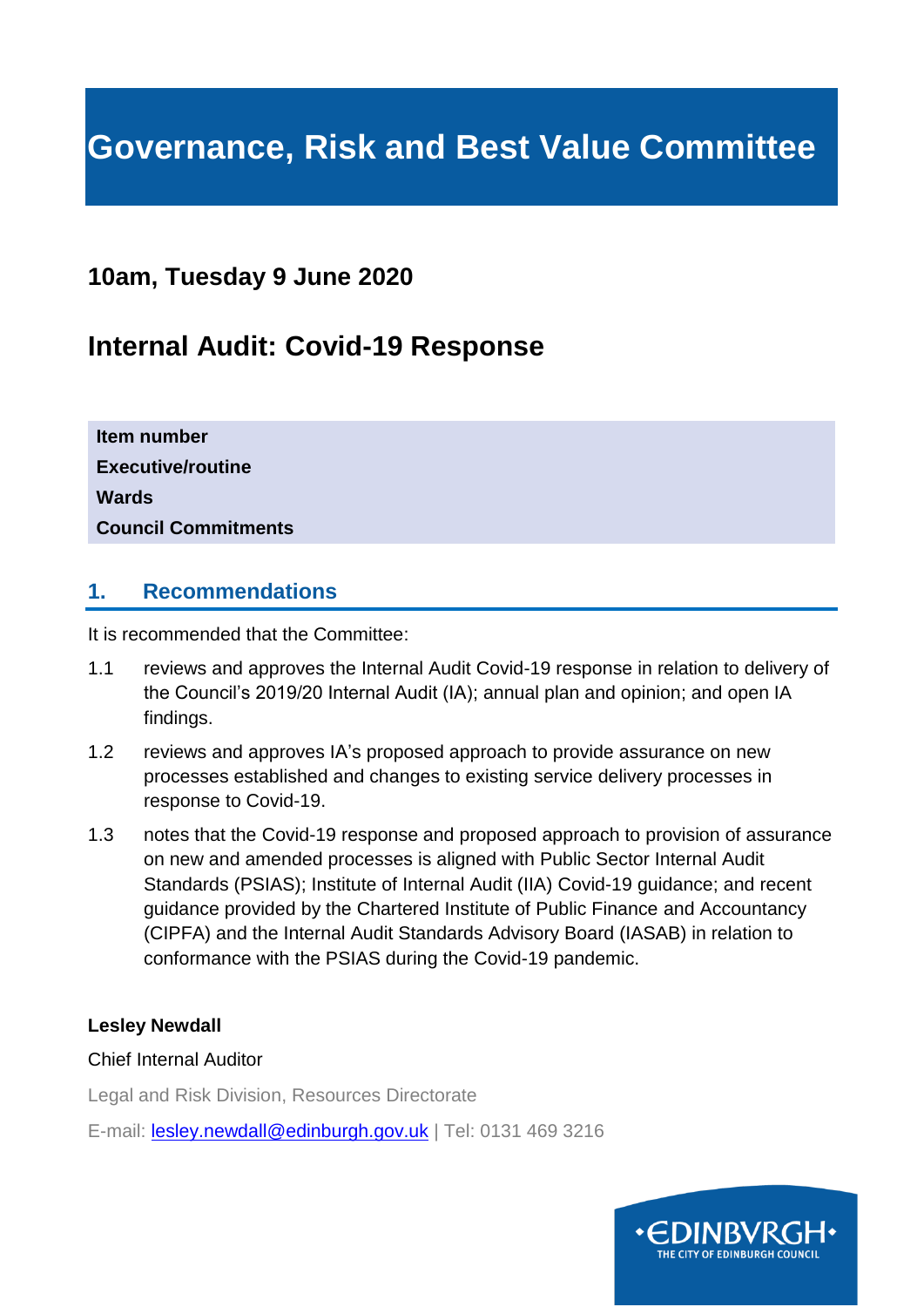**Report**

# **Internal Audit: Covid-19 Response**

### **2. Executive Summary**

- 2.1 The purpose of this paper is to update the Committee on Internal Audit's (IA) proposed response to Covid-19 and the impact of these changes on delivery of the 2019/20 IA annual plans and opinions for the City of Edinburgh Council (the Council), and other arm's length external organisations (ALEOs).
- 2.2 It is currently expected that IA will be able to complete 70% of the Council's 2019/20 IA annual plan to support delivery of a limited 2019/20 annual opinion as there will now be reduced coverage on three key risks that consistently feature in the Corporate Leadership Team (CLT) risk register as a result of the Coronavirus impact upon the Council.
- 2.3 It is currently proposed that the remaining 30% of the Council's 2019/20 IA plan (13 audits) is carried forward into the 2020/21 annual plan year, together with co-source support to deliver 8 of these audits, and that the proposed 2020/21 annual plan is updated in July for subsequent review and approval by the Governance, Risk, and Best Value (GRBV) Committee in August 2020.
- 2.4 It is important that proportionate assurance is provided on the design of new and amended service delivery processes implemented by the Council in response to Covid-19, to enable management to confirm that risks associated with them are being appropriately managed in line with expectations. Further details on the proposed assurance approach to be applied by IA is included at 4.6 to 4.9 below, with provisional details of the processes to be reviewed included at Appendix 3. It is also proposed that the outcomes of this assurance activity are included in the revised 2020/21 IA annual plan.
- 2.5 It is recommended that a four month extension is applied to all currently open and overdue IA findings across the Council, enabling management to focus on ongoing resilience activities and the transition back to business as usual in due course, although management should be encouraged (where possible) to work with IA towards closure.

#### **Arm's Length External Organisations**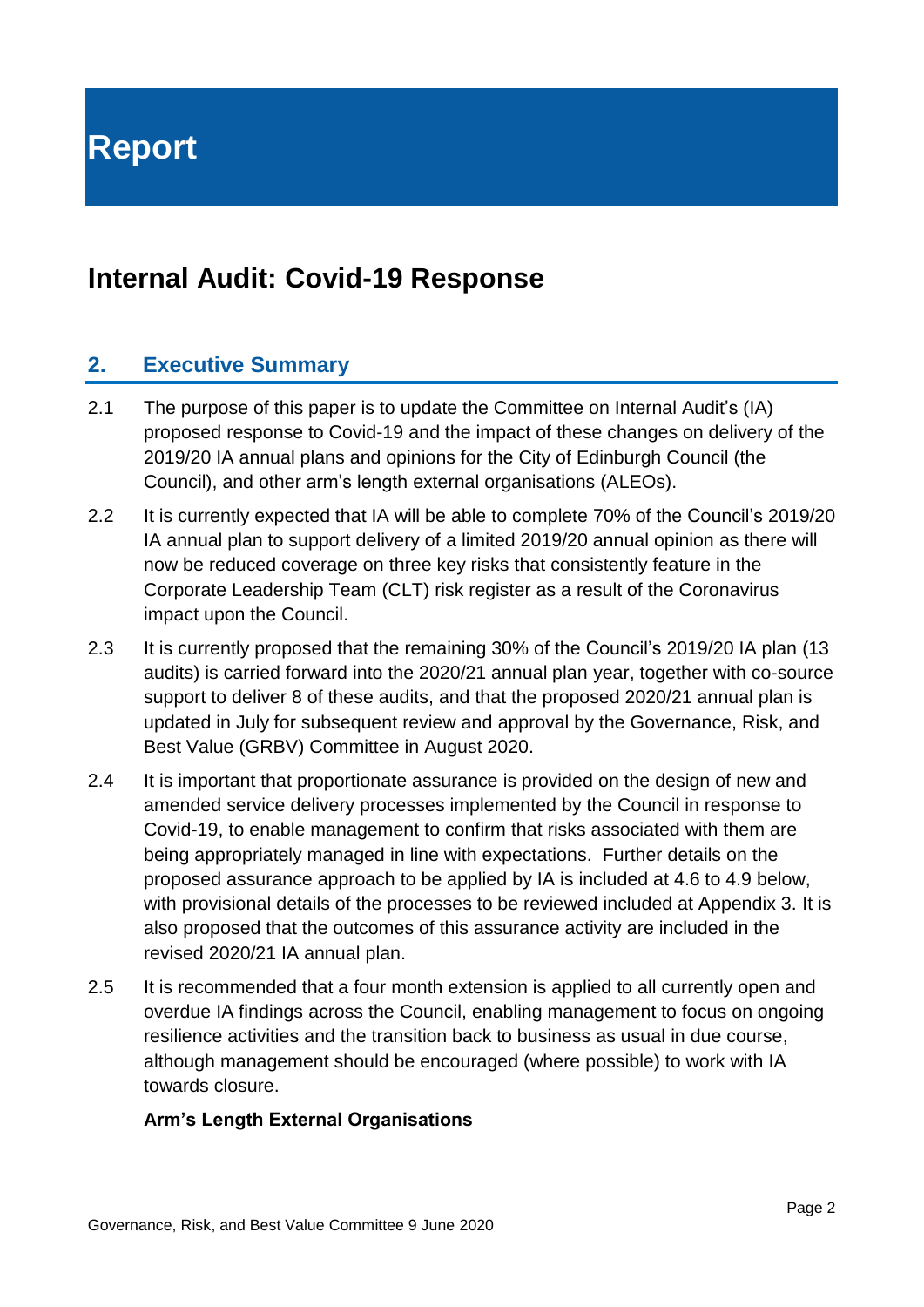2.6 The SEStran audit has been completed, and the LVJB audit is currently in progress. IA is currently engaging with the Tattoo to determine whether their planned audit can be completed by July 2020.

### **3. Background**

- 3.1 COVID-19 is a respiratory disease caused by a type of coronavirus that has now been classified by the World Health Organisation (WHO) as a pandemic as it is a worldwide spread of a new disease that affects large numbers of people.
- 3.2 IA paused all assurance activity in March to enable the Council to focus on implementing its resilience activities in response to Covid-19.
- 3.3 In response to WHO; UK Government; and Scottish Government guidance, Scottish Local Authorities have implemented emergency resilience plans and new measures to protect the their most vulnerable citizens (such as the elderly) and ensure that employees can continue to provide core services. Consequently, the Council has implemented some new, and has made changes to some existing, service delivery processes in response to Covid-19.
- 3.4 It is the responsibility of the Council's Chief Internal Auditor to provide an independent and objective IA annual opinion on the adequacy and effectiveness of the Council's control environment and governance and risk management frameworks in line with Public Sector Internal Audit (PSIAS) requirements. The opinion is provided to the GRBV Committee; is based on the outcomes of an approved risk based annual IA plan; and should be used to inform the Council's Annual Governance Statement.
- 3.5 The 2019/20 IA annual plan includes a total of 43 audits to be delivered across the Council, with the 2019/20 IA annual opinion scheduled to be presented to the GRBV Committee in August 2020.
- 3.6 IA also provides assurance to three external arm's length organisations (ALEOs). One audit is performed annually for each of these organisations.
- 3.7 It is important that IA responds appropriately to the current situation by making appropriate adjustments to annual plan delivery, enabling first and second line teams focus on key operational resilience activities, whilst considering the impact this will have on annual opinion outcomes.

# **4. Main report**

#### **The Council's 2019/20 Internal Audit Annual Plan and Opinion**

4.1 As at 19 March 2020, a total of 9 audits had been completed; 5 draft reports were with management; with a further 7 draft reports being prepared. A total of 9 reviews were in the latter stages of fieldwork and will require minimum involvement from first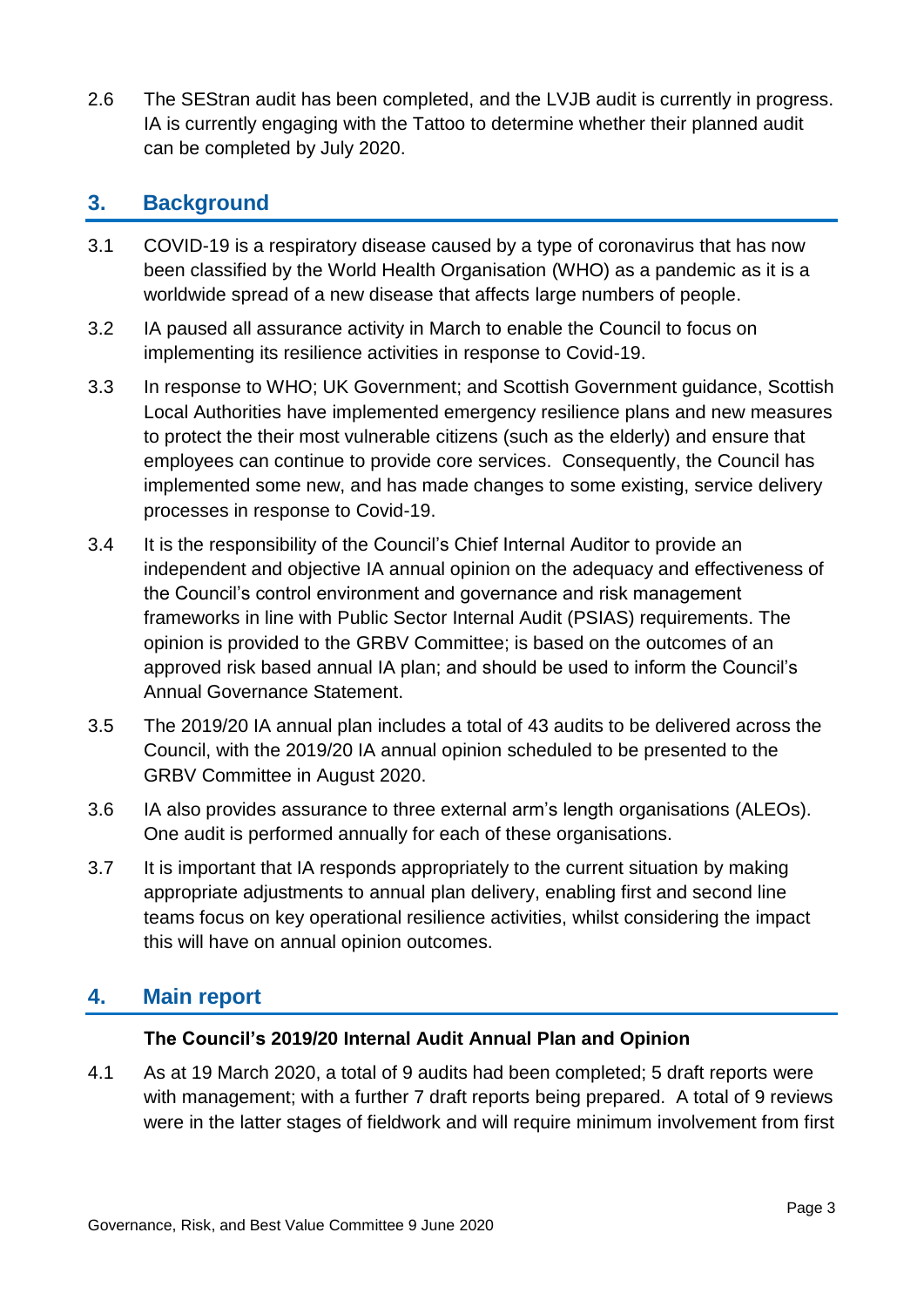and second line teams between June and July 2020 to support finalisation of audit reports. Further information is included at Appendix 1.

- 4.2 If these audits can be finalised a total of 30 of the 43 (70%) planned Council audits can be delivered and finalised to support the 2019/20 IA annual opinion.
- 4.3 The overall impact of this 30% reduction in the plan for 2019/20 is reduced assurance on Health and Social Care; Digital Services; and ongoing management of Council properties. These areas are all currently included in the Corporate Leadership Team risk register as red (original) and amber (current) risks. There will also be a reduced level of coverage across the Communities and Families Directorate in comparison to the planned coverage included in the 2019/20 annual plan.
- 4.4 Adopting this approach will result in a limited annual opinion for 2019/20. The Chief Internal Auditor has engaged with the Chartered Institute of Public Finance and Accountancy (CIPFA) and the Institute of Internal Auditors (IIA) who jointly authored the PSIAS; and other Scottish Local Authority Chief Internal Auditors to confirm that the approach to the annual opinion is aligned with the Public Sector Internal Audit Standards (PSIAS); recent guidance issued by CIPFA and other Scottish Local **Authorities**
- 4.5 If this approach is adopted, support will be required from management to work with IA to finalise the 2019/20 reports. It is hoped that this can be achieved as the Council has now moved to a more stable business as usual resilience position. Further detail on the support that will be required from both CLT and management to support completion of these audits is included at Appendix 2.

#### **Assurance on new and amended Covid-19 processes**

- 4.6 It is important that management is provided with adequate and proportionate assurance on the new and emerging risks associated with new and amended Covid-19 service delivery processes implemented by the Council, and it is proposed that IA focuses on providing assurance on the design of these processes between June and September 2020.
- 4.7 It is proposed that IA will review the design of the processes, and not their operating effectiveness, focusing instead on whether objectives are being achieved (for example, all business grant applications are processed within ten days of receipt as per Scottish Government guidance) with appropriate and acceptable risk tolerances applied (for example, limited as opposed to a fully comprehensive range of fraud checks is performed) that reflects the critical nature of these services and the Council's current workforce capacity.
- 4.8 An agile 'light touch' IA methodology approach will be adopted to support this assurance work ensuring that (whilst IA remains compliant with the PSIAS), time required from both employees and management to support these reviews is minimised. This approach will be based on process walkthroughs to assess the design of key process controls and will involve IA supporting management with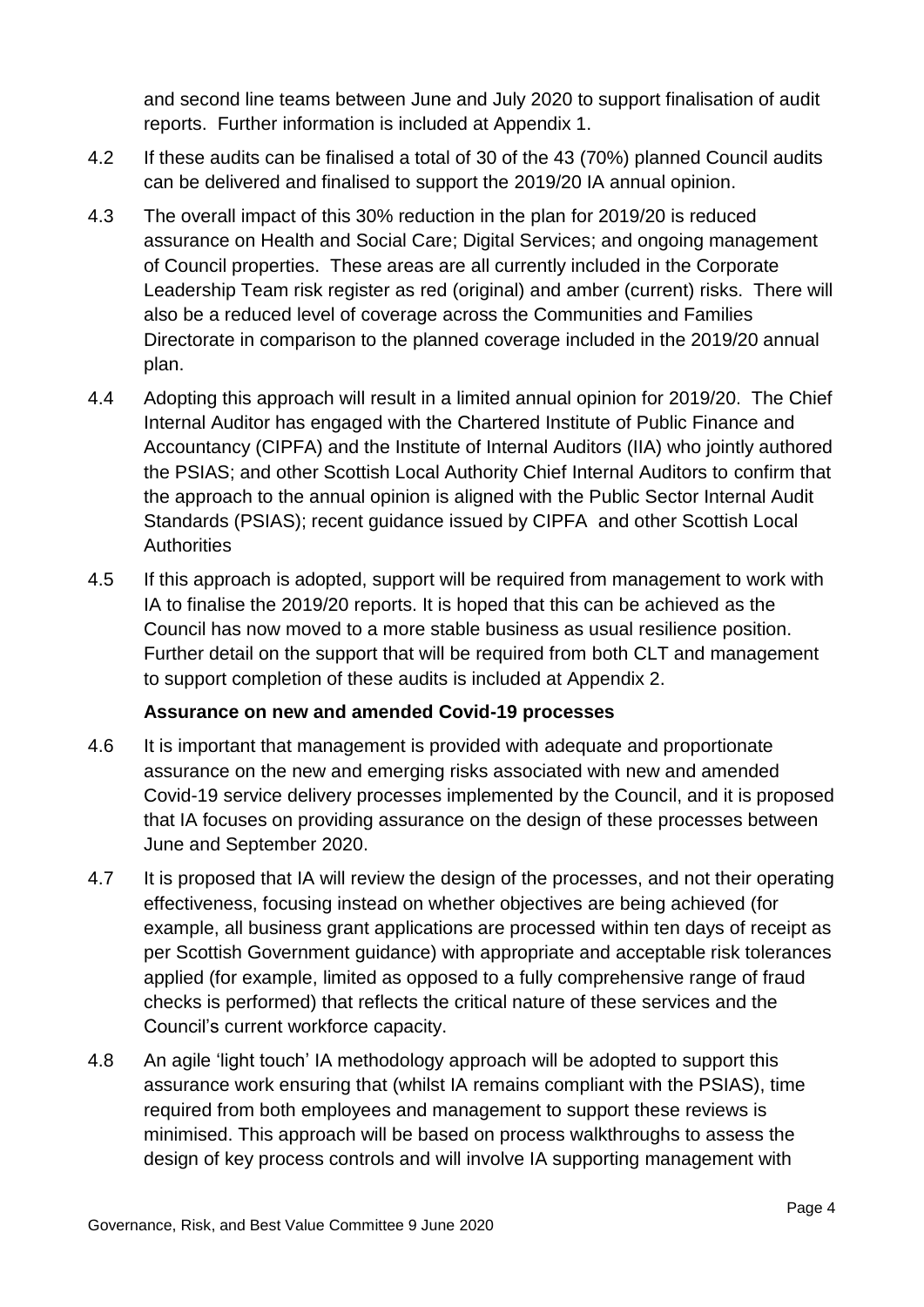immediate implementation of solutions to address any significant control gaps. Short summary reports will also be provided detailing the work performed; the outcomes; and solutions implemented to address control gaps.

4.9 It is proposed that the outcomes of this assurance activity are included in the 2020/21 IA annual plan and opinion in line with PSIAS requirements.

#### **The Council's 2020/21 Internal Audit Annual Plan**

- 4.10 The proposed 2020/21 IA annual plan was approved by the CLT in February 2020 and was scheduled for review and approval by the GRBV committee in March. This meeting was cancelled due to Covid-19, and the plan has not yet been approved by the committee.
- 4.11 Given the significant change in the Council's risk profile as a result of its response to, and ongoing management of the Covid-19 situation, it is recommended that the proposed 2020/21 IA plan is reviewed and refreshed to ensure that it includes appropriate and proportionate assurance provision covering these new Covid-19 risks, and emerging adaptation and recovery programme risks.
- 4.12 It is also recommended that the remaining 13 Council audits (30% of the 2019/20 annual plan) will be carried forward into the 2020/21 annual plan. Of these audits, 8 were being delivered by our co source provider, and IA is currently planning to recommence these audits in September 2020 with co-source support. Planning work has been completed for the remaining 5 audits to be carried forward, and these will be delivered by the in-house IA team.
- 4.13 This will also have an impact on the proposed 2020/21 annual plan, as the plan will now need to be adjusted to reflect current IA in-house team capacity. This will be reviewed over the Summer period and recommendations for the 2020/21 annual plan brought back to GRBV for approval later in the year.

#### **Open and Overdue Internal Audit Findings**

4.14 It is also recommended that a four month extension is applied to current completion dates for all open and overdue Internal Audit findings, enabling management to focus on resilience activities and the return to business as usual. Meantime, management is encouraged to work with IA (where possible) towards closure of open and overdue findings. This position will be reviewed again at the end of July.

# **5. Next Steps**

5.1 The position will continue to be closely monitored, with any further adjustments required to IA plan delivery and the potential impact on the Council's annual opinion discussed and agreed with the Chief Executive and Convenor of the GRBV Committee.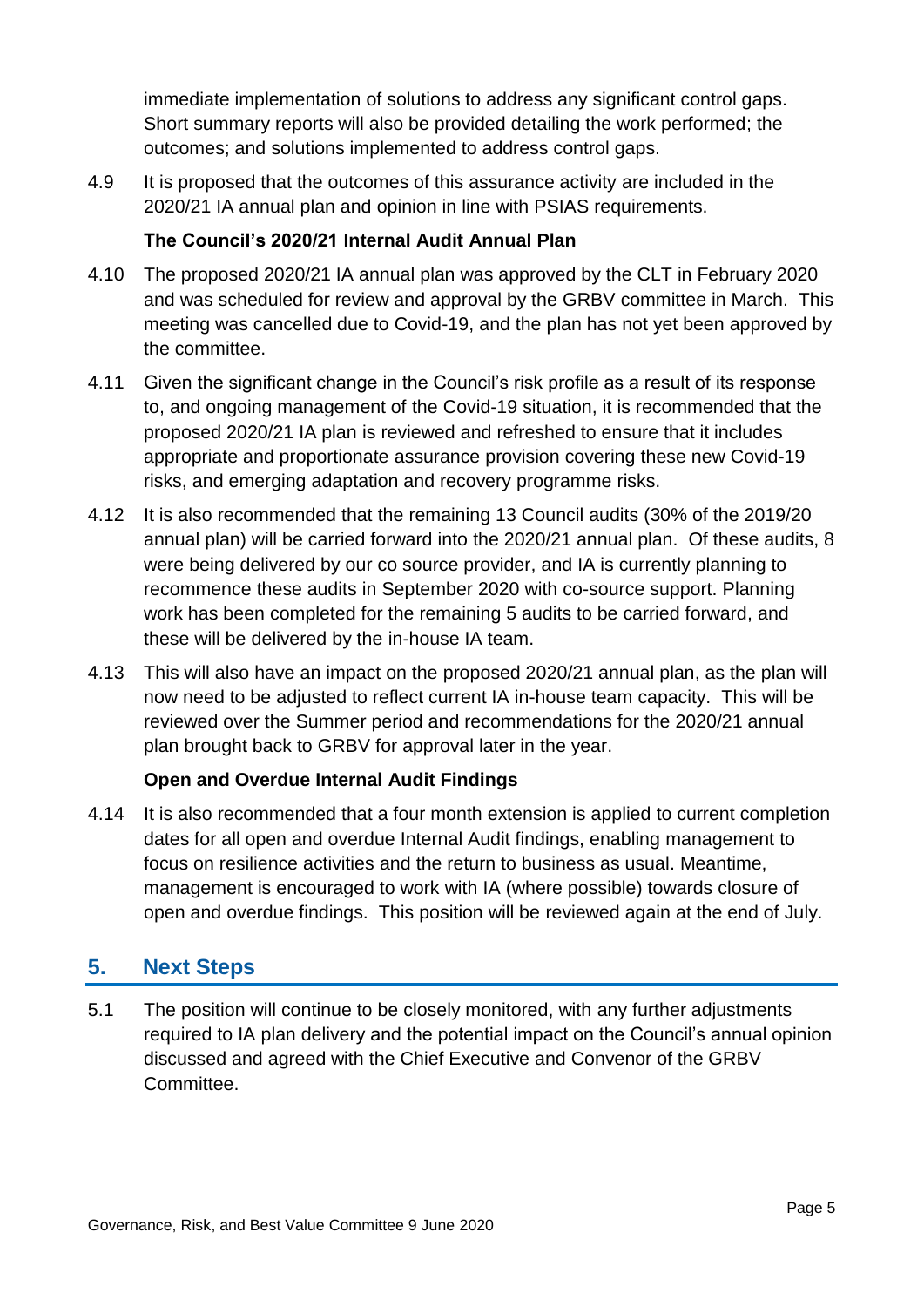# **6. Financial impact**

6.1 The financial impact associated with these proposals is currently being reviewed by management. This will be reported back to CLT and Committee as required and once the full impact has been considered.

### **7. Stakeholder/Community Impact**

- 7.1 Reduced requirement to support delivery of audits on both first and second line teams, enabling them to focus on short to medium term resilience activities.
- 7.2 Reduction in Internal Audit assurance for the Council in 2019/20.

### **8. Background reading/external references**

8.1 None

#### **9. Appendices**

- 9.1 Appendix 1 Internal Audit: Proposed Adjustments to 2019/20 Annual Plan
- 9.2 Appendix 2 Support required to finalise IA reports for the 2019/20 annual opinion
- 9.3 Appendix 3 Proposed IA assurance focus on new and amended Covid-19 processes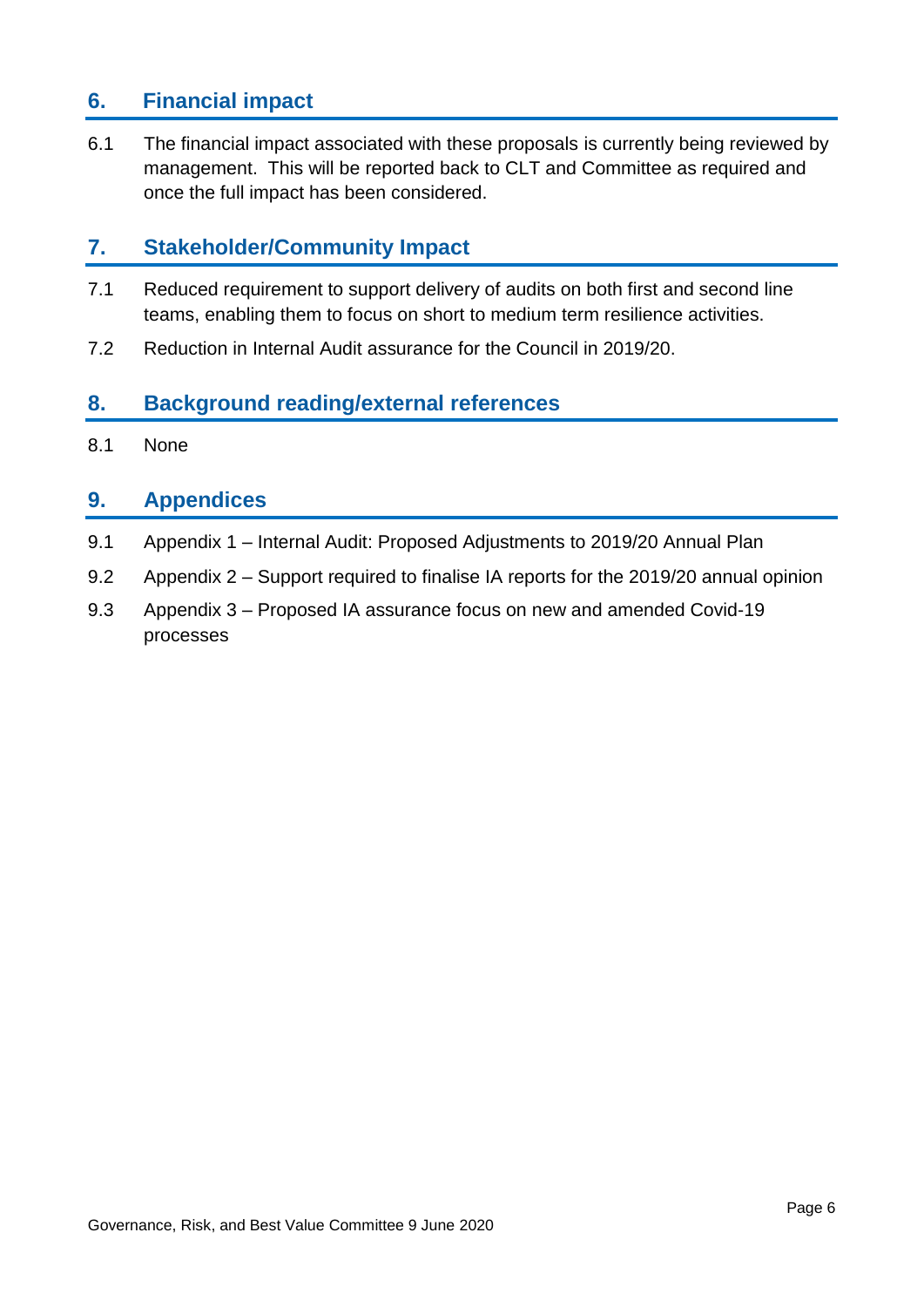# **Appendix 1 - Internal Audit: Proposed Adjustments to 2019/20 Annual Plan**

| <b>Audit Review</b> |                                                                                                |                                            |                                           |
|---------------------|------------------------------------------------------------------------------------------------|--------------------------------------------|-------------------------------------------|
| <b>Completed</b>    |                                                                                                | <b>Report Rating</b>                       | <b>Presented to</b><br><b>Committee</b>   |
| 1.                  | Transfer of the Management of Development Funding<br>Grant                                     | <b>Effective</b>                           | December<br>2019                          |
| 2.                  | Building Standards Follow-up b/f 2018/19                                                       | <b>Effective</b>                           | March 2020                                |
| 3.                  | <b>CGI Sub Contract Management</b>                                                             | <b>Some Improvement</b><br><b>Required</b> | March 2020                                |
| 4.                  | Drivers - Findings Only Report                                                                 | <b>Sig. Improvement</b><br><b>Required</b> | March 2020                                |
| 5.                  | Preparation of the Strategic Housing Investment Plan                                           | <b>Effective</b>                           | March 2020                                |
| 6.                  | Looked After and Accommodated Children (St<br>Katherine's) b/f 2018/19                         | <b>Some Improvement</b><br><b>Required</b> | March 2020                                |
| 7.                  | Revenue Budget Setting and Management                                                          | <b>Some Improvement</b><br><b>Required</b> | March 2020                                |
| 8.                  | Port Facilities Security Plan                                                                  | <b>Effective</b>                           | May 2020                                  |
| 9.                  | Schools Admissions, Appeals, and Capacity Planning                                             | <b>Sig. Improvement</b><br><b>Required</b> | May 2020                                  |
|                     | <b>Draft Reports Issued to Management</b>                                                      | <b>Action</b>                              |                                           |
| 10.                 | CGI Partnership Management and Governance                                                      |                                            |                                           |
| 11.                 | <b>Policy Management Framework</b>                                                             |                                            |                                           |
| 12.                 | <b>Health and Social Care Localities</b>                                                       | Finalise to support annual opinion.        |                                           |
| 13.                 | Project Management - Governance of First Line Projects<br>outwith the Major Projects Portfolio |                                            |                                           |
| 14.                 | Protection of Vulnerable Groups and Disclosures                                                |                                            |                                           |
|                     | <b>Draft Reports Being Prepared</b>                                                            |                                            | <b>Action</b>                             |
| 15.                 | Model and Intelligent Automation Risk                                                          |                                            |                                           |
| 16.                 | (PwC) - Implementation of Assurance Actions and<br>Linkage to Annual Governance Statement      |                                            |                                           |
| 17.                 | (PwC) Unsupported Technology (Shadow IT)                                                       |                                            |                                           |
| 18.                 | Scott Moncrieff - Risk Management                                                              |                                            | Finalise to support annual opinion.       |
| 19.                 | Validation                                                                                     |                                            |                                           |
| 20.                 | Health and Safety - Lone working                                                               |                                            |                                           |
| 21.                 | (PwC) Brexit Impacts - Supply Chain Management                                                 |                                            |                                           |
| <b>Fieldwork</b>    |                                                                                                |                                            | <b>Action</b>                             |
| 22.                 | <b>Edinburgh Tram Extension</b>                                                                |                                            |                                           |
| 23.                 | Enterprise Resource Planning System Implementation                                             | <b>Ongoing agile project reviews</b>       |                                           |
| 24.                 | Health and Safety - Tree Management                                                            |                                            | <b>Finalise to support annual opinion</b> |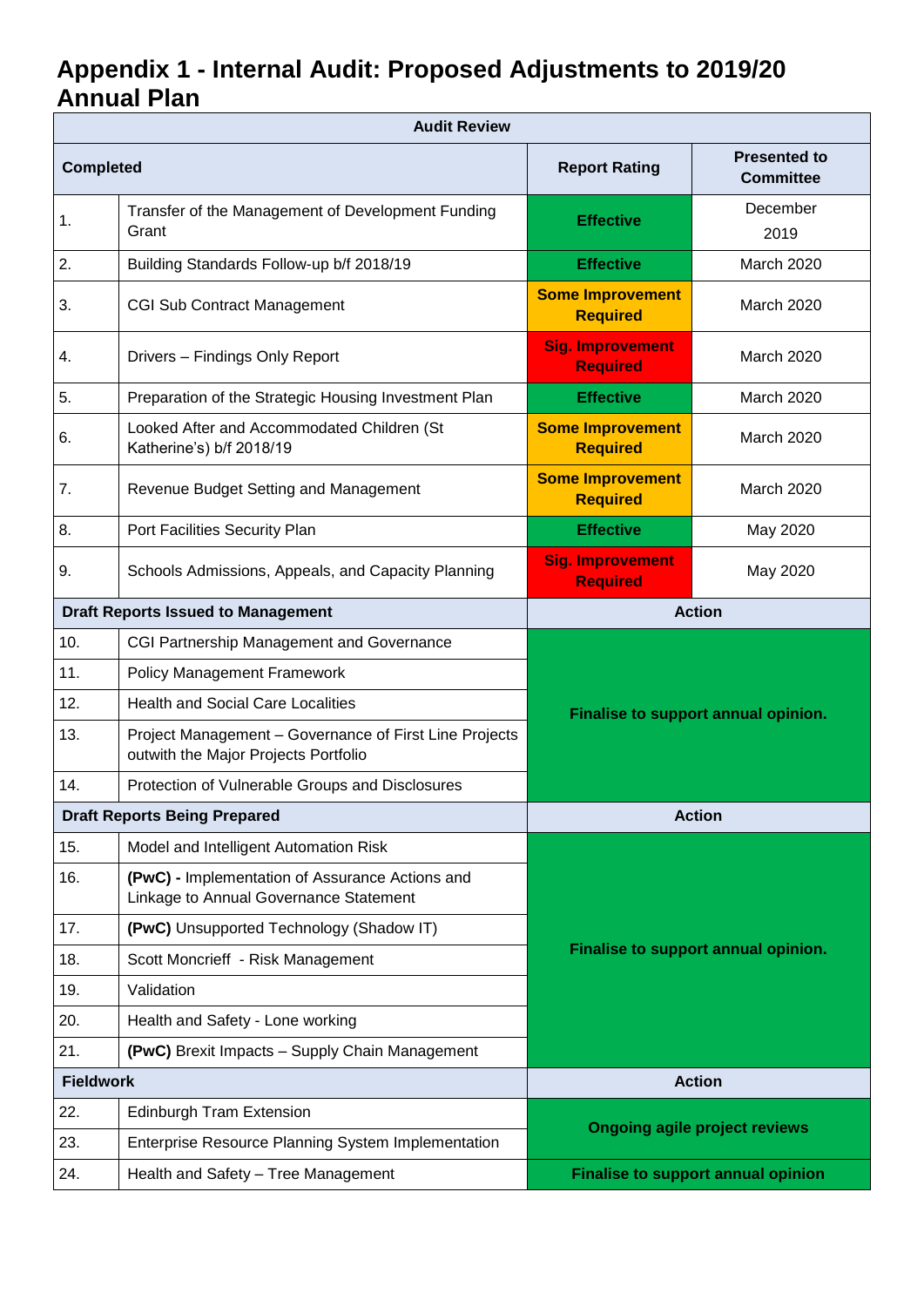# **Appendix 1 - Internal Audit: Proposed Adjustments to 2019/20 Annual Plan**

|                 | <b>Audit Review</b>                                                                              |                                           |
|-----------------|--------------------------------------------------------------------------------------------------|-------------------------------------------|
| 25.             | Social Media                                                                                     | <b>Finalise to support annual opinion</b> |
| 26.             | Payroll b/f 2018/19                                                                              | <b>Finalise to support annual opinion</b> |
| 27.             | <b>City Deal</b>                                                                                 | <b>Finalise to support annual opinion</b> |
| 28.             | Health and Safety - Life Safety                                                                  | <b>Finalise to support annual opinion</b> |
| 29.             | PwC - Digital Services - Change Management - c/f<br>2018/19                                      | <b>Finalise to support annual opinion</b> |
| 30.             | <b>PwC</b> - Digital Services - Incident and Problem<br>Management                               | <b>Finalise to support annual opinion</b> |
| 31.             | <b>PwC</b> - Digital Services - Resilience                                                       | Delay and carry forward into 20/21 plan   |
| 32.             | <b>PwC - Digital Services - Mobile Device Management</b>                                         | Delay and carry forward into 20/21 plan   |
| 33.             | Health and Safety - Managing Violent and Aggressive<br>Behaviour across Communities and Families | Delay and carry forward into 20/21 plan   |
| <b>Planning</b> |                                                                                                  | <b>Expected Completion</b>                |
| 34.             | Repairs and Maintenance                                                                          | Delay and carry forward into 20/21 plan   |
| 35.             | <b>Customer Experience</b>                                                                       | Delay and carry forward into 20/21 plan   |
| 36.             | <b>PwC</b> - Criminal Justice Social Work                                                        | Delay and carry forward into 20/21 plan   |
| 37.             | <b>PwC</b> - Internal Council Companies                                                          | Delay and carry forward into 20/21 plan   |
| 38.             | <b>PwC</b> - Performance Management Information                                                  | Delay and carry forward into 20/21 plan   |
| 39.             | <b>Prevention Services</b>                                                                       | Delay and carry forward into 20/21 plan   |
| 40.             | <b>PwC</b> - Enhanced / Intensive Housing Benefit                                                | Delay and carry forward into 20/21 plan   |
| 41.             | Care Homes Follow Up                                                                             | Delay and carry forward into 20/21 plan   |
| 42.             | <b>PwC</b> - Parking and Traffic Regulation                                                      | Delay and carry forward into 20/21 plan   |
| 43.             | <b>PwC - Registration and Bereavement Services</b>                                               | Delay and carry forward into 20/21 plan   |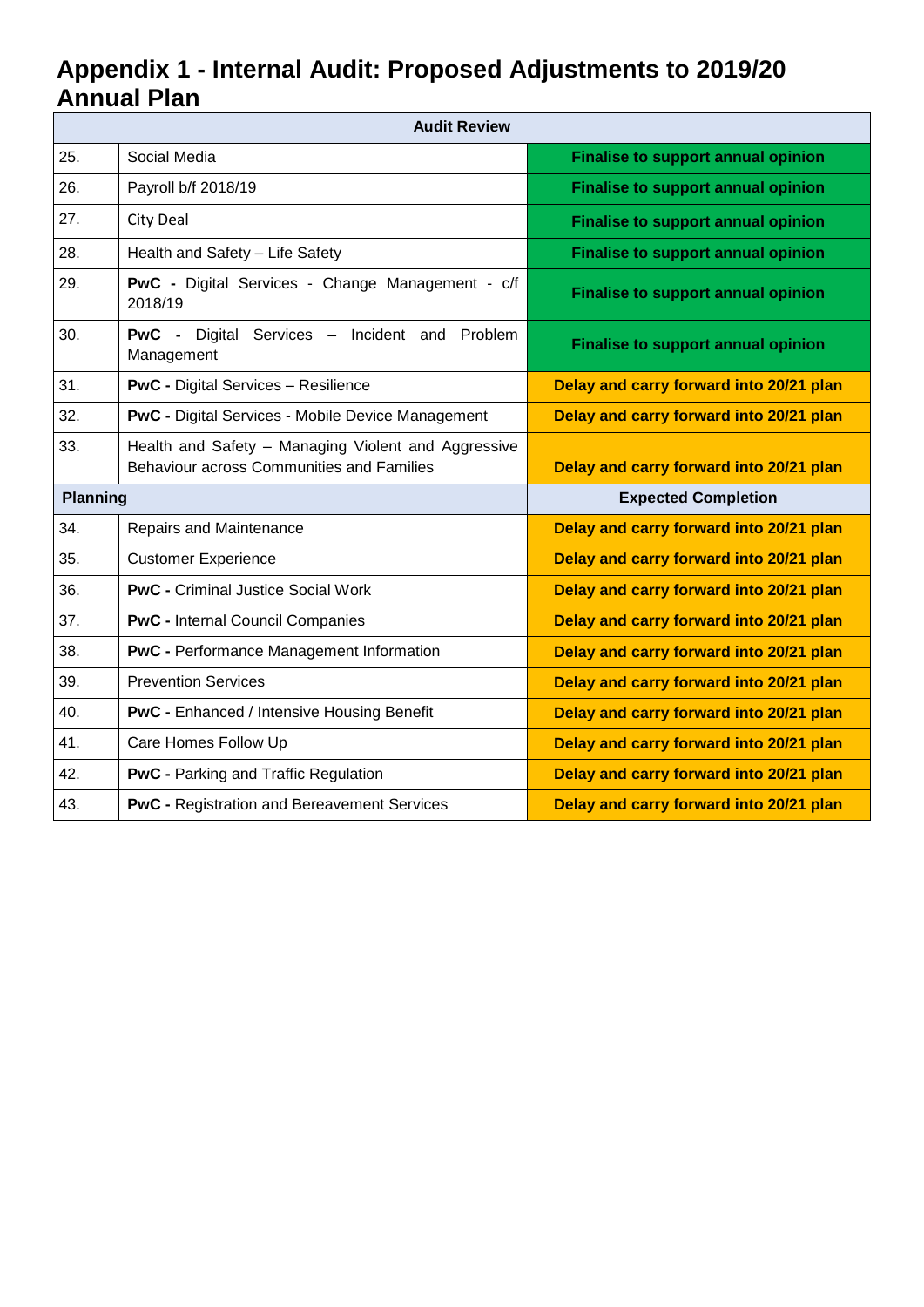| <b>Report Name</b>                                                                             | <b>Status</b>                                                                                                                                                                                                                                                            | <b>Further action required</b>                                                                                                                                                                                                                                                                                                                                                                                                                                |
|------------------------------------------------------------------------------------------------|--------------------------------------------------------------------------------------------------------------------------------------------------------------------------------------------------------------------------------------------------------------------------|---------------------------------------------------------------------------------------------------------------------------------------------------------------------------------------------------------------------------------------------------------------------------------------------------------------------------------------------------------------------------------------------------------------------------------------------------------------|
| CGI partnership Management and Governance                                                      | Management responses received from Digital Services                                                                                                                                                                                                                      | IA - final workshop to be arranged in June and report shared with<br>Head of Customer and Digital Services and Executive Director of<br>Resources for feedback and comment prior to finalising.                                                                                                                                                                                                                                                               |
| Policy Management Framework                                                                    | Responses and implementation dates agreed with<br>$\bullet$<br>Strategy and Communications.<br>Draft report shared with Directors 2 March 2020 with<br>$\bullet$<br>request for responses by 13 March 2020.<br>IA has not chased responses from Directors<br>$\bullet$   | Strategy and Comms implementation dates to be revisited to<br>$\bullet$<br>confirm whether these remain achievable. IA sent email 27/5 for<br>confirmation by 3/6 for any revised dates.<br>Responses required from Directors (including HSCP) - email will<br>$\bullet$<br>be sent by IA once S&C dates confirmed (as Directorate dates<br>depend on completion of S&C actions).<br>Discussion required at CLT to agree and finalise the report<br>$\bullet$ |
| <b>Health and Social Care Localities</b>                                                       | Draft report issued to HSC (Tom Cowan) 22 April with<br>$\bullet$<br>agreed management actions and implementation<br>dates                                                                                                                                               | Implementation dates to be revisited. IA sent email 28/5 for<br>$\bullet$<br>confirmation by 3/6 for any revised dates.<br>Report to be approved by the Chief Officer HSCP<br>$\bullet$                                                                                                                                                                                                                                                                       |
| Project Management - Governance of First Line<br>Projects outwith the Major Projects Portfolio | Issued to Directors 16 March for review in advance of<br>$\bullet$<br>discussion at CLT<br>Was scheduled for discussion at CLT on 25 March to<br>$\bullet$<br>agree Directorate management actions and<br>implementation dates, but meeting cancelled due to<br>Covid-19 | Management actions required from each Director (excluding HSC<br>$\bullet$<br>as not included in scope). IA updating management actions for<br>sharing with Directors for approval.<br>Final review and approval of report by CLT.<br>$\bullet$                                                                                                                                                                                                               |
| Major Projects - Meadowbank                                                                    | Report currently being drafted by IA<br>$\bullet$                                                                                                                                                                                                                        | Draft report to be issued to key contacts<br>$\bullet$<br>Workshop required to agree management actions and<br>$\bullet$<br>implementation dates. Email sent to arrange for w/c 15 June.<br>Final approval required from Head of Finance; Head of Place<br>$\bullet$<br>Management; Executive Director of Resources and Executive<br>Director of Place.                                                                                                       |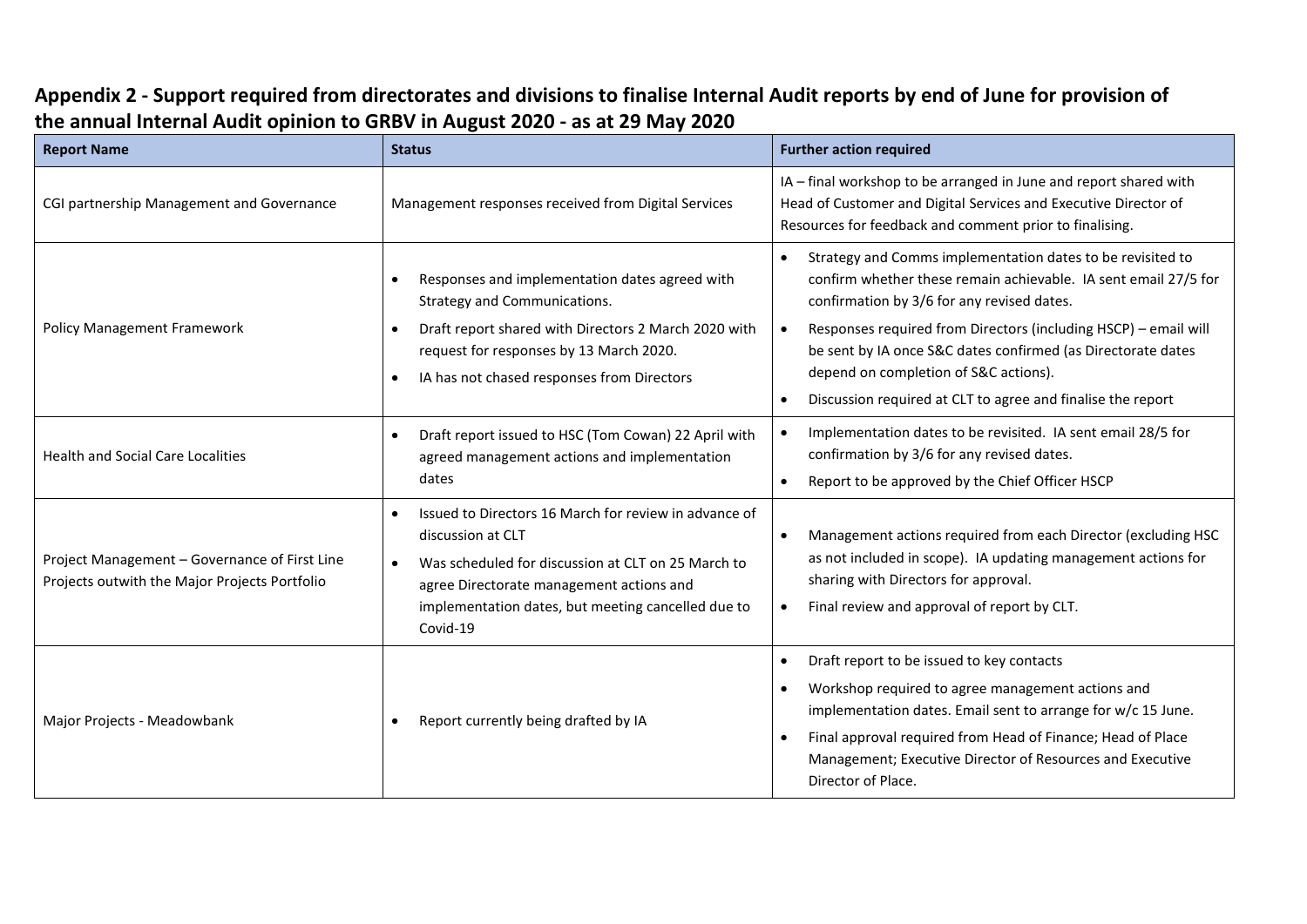| <b>Report Name</b>                                                      | <b>Status</b>                                                                                                                                                                                                                               | <b>Further action required</b>                                                                                                                                                                                                                                                                                                                                                                                                                      |
|-------------------------------------------------------------------------|---------------------------------------------------------------------------------------------------------------------------------------------------------------------------------------------------------------------------------------------|-----------------------------------------------------------------------------------------------------------------------------------------------------------------------------------------------------------------------------------------------------------------------------------------------------------------------------------------------------------------------------------------------------------------------------------------------------|
| Protection of Vulnerable Groups and Disclosures                         | Management actions and implementation dates<br>agreed with Communities and Families<br>Management actions and implementation dates<br>$\bullet$<br>requested from P&FM and HR by 17 March.<br>IA has not chased for responses.<br>$\bullet$ | C&F implementation dates to be revisited to confirm whether<br>$\bullet$<br>these are realistic and achievable. IA sent email 27/5 for<br>confirmation by 3/6 for any revised dates.<br>Final review and approval by Director of Communities and<br>$\bullet$<br>Families and Executive Director of Resources. Following receipt of<br>responses.<br>Report has been shared with Executive Director of Resources<br>$\bullet$<br>28/5 for feedback. |
| Model and Intelligent Automation Risk                                   | Draft report issued to service managers and<br>$\bullet$<br>workshops scheduled.                                                                                                                                                            | Draft report issued 29 May to Finance and Customer teams.<br>$\bullet$<br>Workshops scheduled for 1 June by IA to confirm factual accuracy<br>$\bullet$<br>of findings and agree management actions.<br>Final approval required from Head of Finance; Head of Customer<br>$\bullet$<br>and Digital Services; and Executive Director of Resources.                                                                                                   |
| Implementation of assurance actions and annual<br>governance statements | IA finalising draft report to share with Directors<br>$\bullet$                                                                                                                                                                             | IA to agree HSCP contribution with partnership management<br>$\bullet$<br>Moira Pringle)<br>Draft report to be shared with Directors (first week in June)<br>$\bullet$<br>Discussion at CLT required to agree thematic Directorate<br>$\bullet$<br>management actions and implementation timeframes.                                                                                                                                                |
| Unsupported Technology (Shadow IT)                                      | Draft report has been prepared and shared with<br>$\bullet$<br>Digital Services who has provided feedback and<br>comments.                                                                                                                  | Digital Service feedback has been received. .<br>$\bullet$<br>Draft report to be shared with Procurement with discussion<br>$\bullet$<br>scheduled to agree management actions and implementation<br>dates<br>Draft report to be reviewed and finalised by CLT<br>$\bullet$                                                                                                                                                                         |
| <b>Risk Management</b>                                                  | Draft report received from Scott Moncrieff and<br>$\bullet$<br>reviewed by Head of Legal and Risk.                                                                                                                                          | Management responses to be prepared by Directors and Head of<br>$\bullet$<br>Legal and Risk                                                                                                                                                                                                                                                                                                                                                         |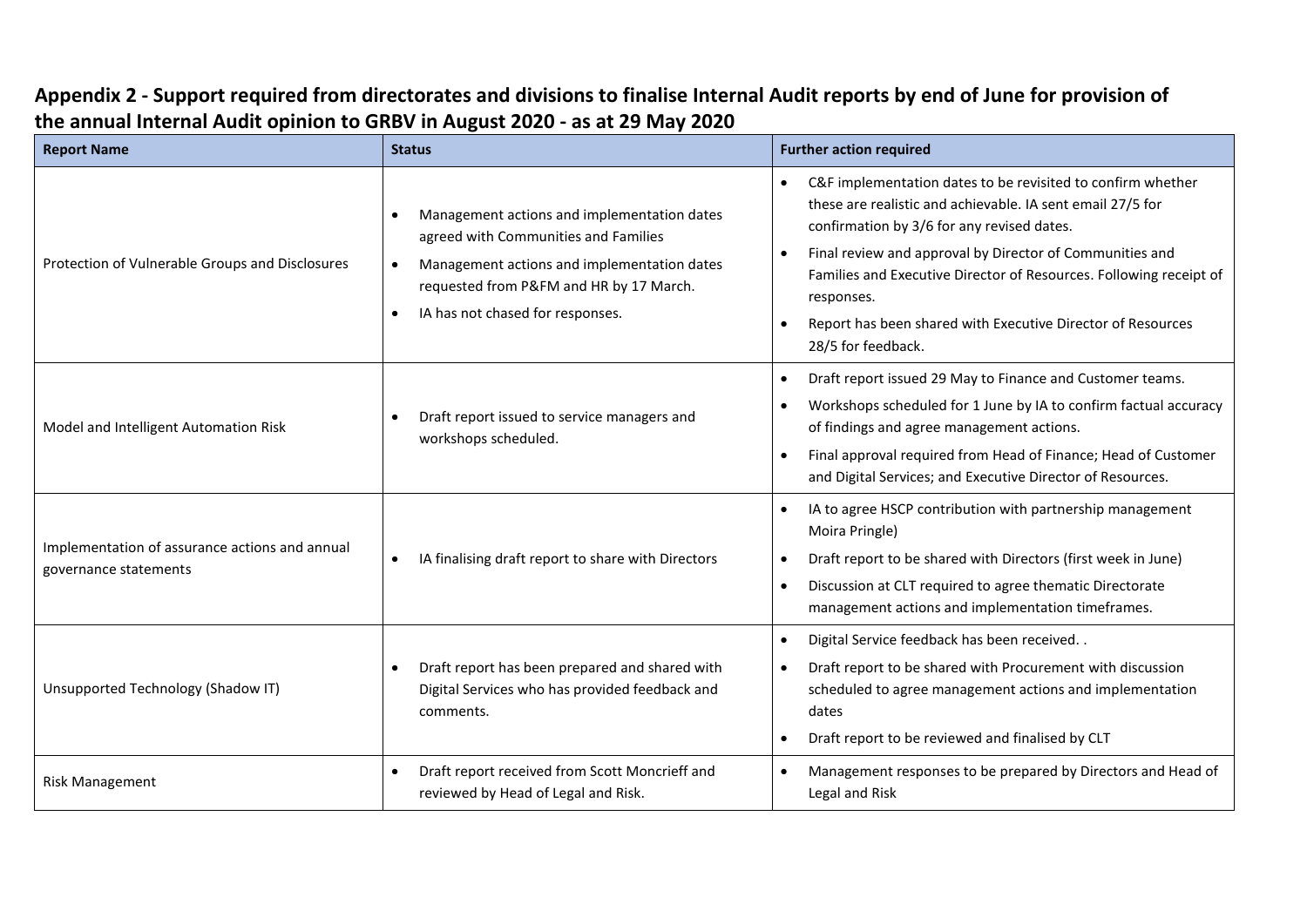| <b>Report Name</b>                       | <b>Status</b>                                                                                                                                                                            | <b>Further action required</b>                                                                                                                                                                                                                                                                                                                                                                                                                                                                                                                                  |
|------------------------------------------|------------------------------------------------------------------------------------------------------------------------------------------------------------------------------------------|-----------------------------------------------------------------------------------------------------------------------------------------------------------------------------------------------------------------------------------------------------------------------------------------------------------------------------------------------------------------------------------------------------------------------------------------------------------------------------------------------------------------------------------------------------------------|
|                                          | Meeting scheduled with SM 28 April to provide<br>$\bullet$<br>feedback on draft report                                                                                                   | Review and approval of final report by CLT                                                                                                                                                                                                                                                                                                                                                                                                                                                                                                                      |
| Validation                               | Workshops held with key stakeholders in March<br>$\bullet$<br>(Customer / Resources; C&F HSC) to agree findings<br>and agreed management actions<br>Draft report has been prepared by IA | Draft report to be issued by IA to key stakeholders (decision taken<br>$\bullet$<br>not to issue in March / April) - Customer / Resources; C&F HSC<br>Agreed implementation dates to be reviewed to confirm whether<br>realistic and achievable.<br>Report to be reviewed and finalised by the Head of Customer and<br>$\bullet$<br>Digital Services; Executive Director of Resources; Head of Schools<br>and Lifelong Learning; Chief Social Work Officer; Director of<br>Communities and Families; Chief Finance Officer, EIJB and the<br>Chief Officer HSCP. |
| Health and Safety - Lone Working         | Draft report currently being prepared by IA                                                                                                                                              | Draft report to be issued to the HSCP no later than w/c 8 June<br>$\bullet$<br>Workshop to be arranged to confirm accuracy of findings and<br>agree management actions and implementation dates. Email sent<br>to arrange workshop w/c 15 June.<br>Report to be approved by the Chief Officer HSCP                                                                                                                                                                                                                                                              |
| Brexit Impacts - supply chain management | Draft report currently being prepared by IA<br>$\bullet$                                                                                                                                 | Draft report to be shared with Procurement and Resilience (early<br>٠<br>June)<br>Workshop to be arranged to confirm accuracy of findings, and<br>agree management actions and implementation dates (mid June)<br>Report to be approved by the Head of Finance and Executive<br>Director of Resources.                                                                                                                                                                                                                                                          |
| Health and Safety - Tree Management      | Draft report currently being prepared by IA<br>$\bullet$                                                                                                                                 | Draft report to be shared with key contacts no later than 8 June.<br>٠                                                                                                                                                                                                                                                                                                                                                                                                                                                                                          |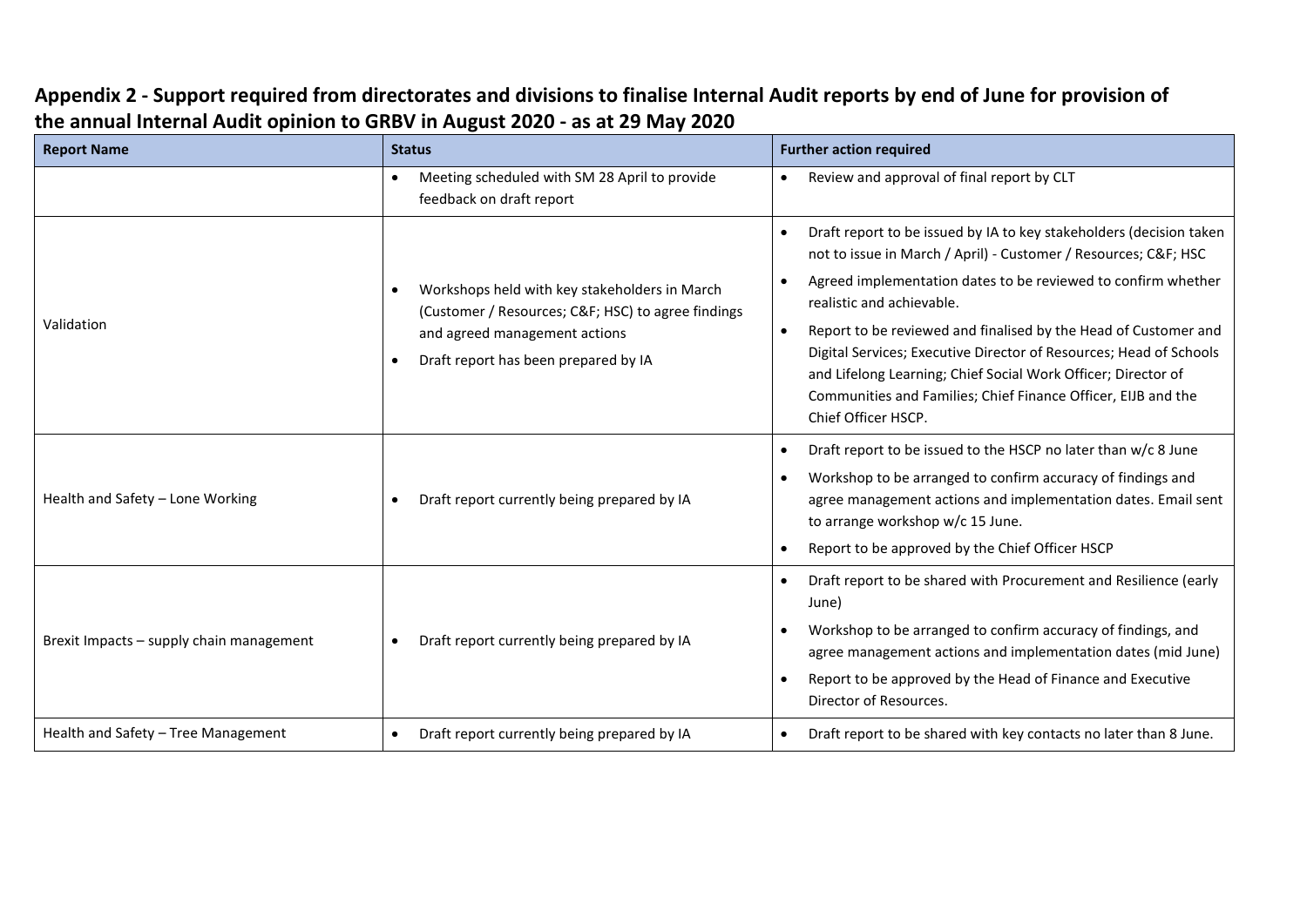| <b>Report Name</b>              | <b>Status</b>                                                                                                                                                                           | <b>Further action required</b>                                                                                                                                                                                                                                                                                                                                |
|---------------------------------|-----------------------------------------------------------------------------------------------------------------------------------------------------------------------------------------|---------------------------------------------------------------------------------------------------------------------------------------------------------------------------------------------------------------------------------------------------------------------------------------------------------------------------------------------------------------|
|                                 |                                                                                                                                                                                         | Workshop arranged to confirm accuracy of findings and agree<br>$\bullet$<br>management actions and implementation dates - IA has sent<br>email to arrange for 17 June.<br>Report to be approved by the Head of Place Management and the<br>Director of Place                                                                                                  |
| Social Media                    | Draft report currently being prepared by IA<br>$\bullet$                                                                                                                                | Draft report to be shared with the Media Manager (mid June)<br>$\bullet$<br>Workshop to be arranged to confirm accuracy of findings, and<br>$\bullet$<br>agree management actions and implementation dates (mid June)<br>Report to be approved by the Media Manager and Head of<br>$\bullet$<br>Strategy and Communications.                                  |
| Payroll b/f 2018/19             | Awaiting responses in relation to (non material)<br>$\bullet$<br>payroll anomalies from HR.                                                                                             | Draft report to be prepared<br>$\bullet$<br>Draft report to be shared with the Head of HR (early May)<br>$\bullet$<br>Workshop to be arranged to confirm accuracy of findings, and<br>$\bullet$<br>agree management actions and implementation dates (mid May)<br>Report to be approved by the Head of HR and Executive Director<br>$\bullet$<br>of Resources |
| City Deal                       | Findings discussed and agreed with Finance<br>$\bullet$<br>Draft report shared and workshop held with the City<br>$\bullet$<br>Region Deal Programme Manager and Finance (early<br>May) | Updated draft shared 27/5 management responses due by 3/6<br>$\bullet$<br>Report to be approved by the Head of Strategy and<br>$\bullet$<br>Communication; Head of Finance; and Executive Director of<br>Resources                                                                                                                                            |
| Health and Safety - Life Safety | Draft findings have been prepared and shared with<br>$\bullet$<br>the Head of Corporate Health and Safety and Head of<br>Legal and Risk<br>Draft report currently being prepared.       | Draft report to be shared with Property and FM; Edinburgh<br>$\bullet$<br>Scientific Services; Housing Property and Corporate Health and<br>Safety first week in June.<br>Workshops to be held with Property and FM; Edinburgh Scientific<br>$\bullet$<br>Services; Housing Property and Corporate Health and Safety to                                       |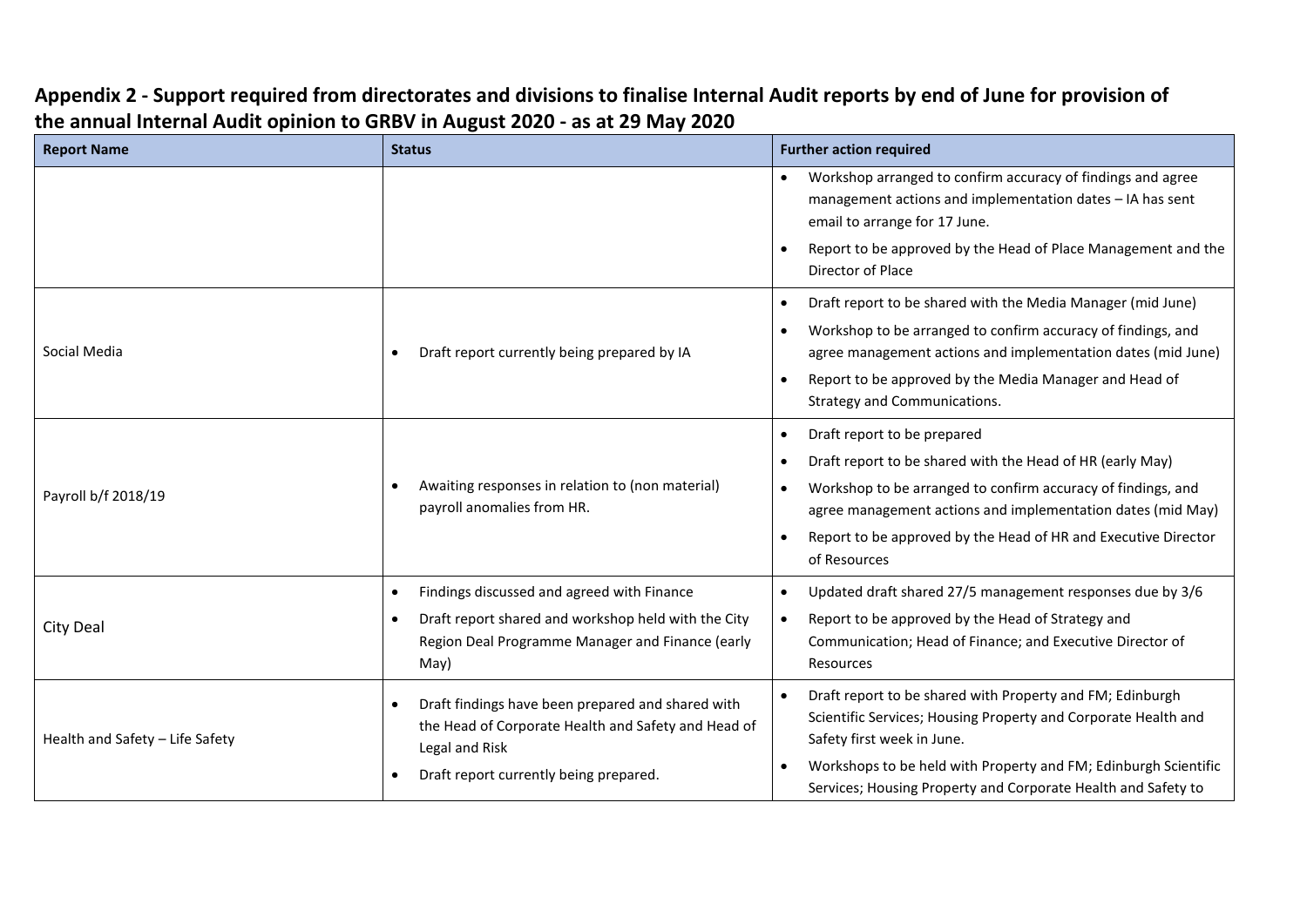| <b>Report Name</b>                                    | <b>Status</b>                                                                                                   | <b>Further action required</b>                                                                                                                                                                                                                              |
|-------------------------------------------------------|-----------------------------------------------------------------------------------------------------------------|-------------------------------------------------------------------------------------------------------------------------------------------------------------------------------------------------------------------------------------------------------------|
|                                                       |                                                                                                                 | discuss and agree findings; management actions and<br>implementation dates<br>Report to be approved by Head of Place Development; Head of<br>Property and FM; and Head of Legal and Risk<br>Report to be shared with CLT for review and approval.           |
| Digital Services - Change Management                  | Draft report shared with both Digital Services and CGI.<br>Workshops held and management responses<br>discussed | IA to update Final report with agreed management responses and<br>share for final comment with Digital Services and CGI for final<br>review.<br>Final report to be approved by Head of Customer and Digital<br>Services and Executive Director of Resources |
| Digital Services - Incident and Problem<br>Management | Draft report shared with both Digital Services and CGI.<br>Workshops held and management responses<br>discussed | IA to update Final report with agreed management responses and<br>share for final comment with Digital Services and CGI for final<br>review.<br>Final report to be approved by Head of Customer and Digital<br>Services and Executive Director of Resources |